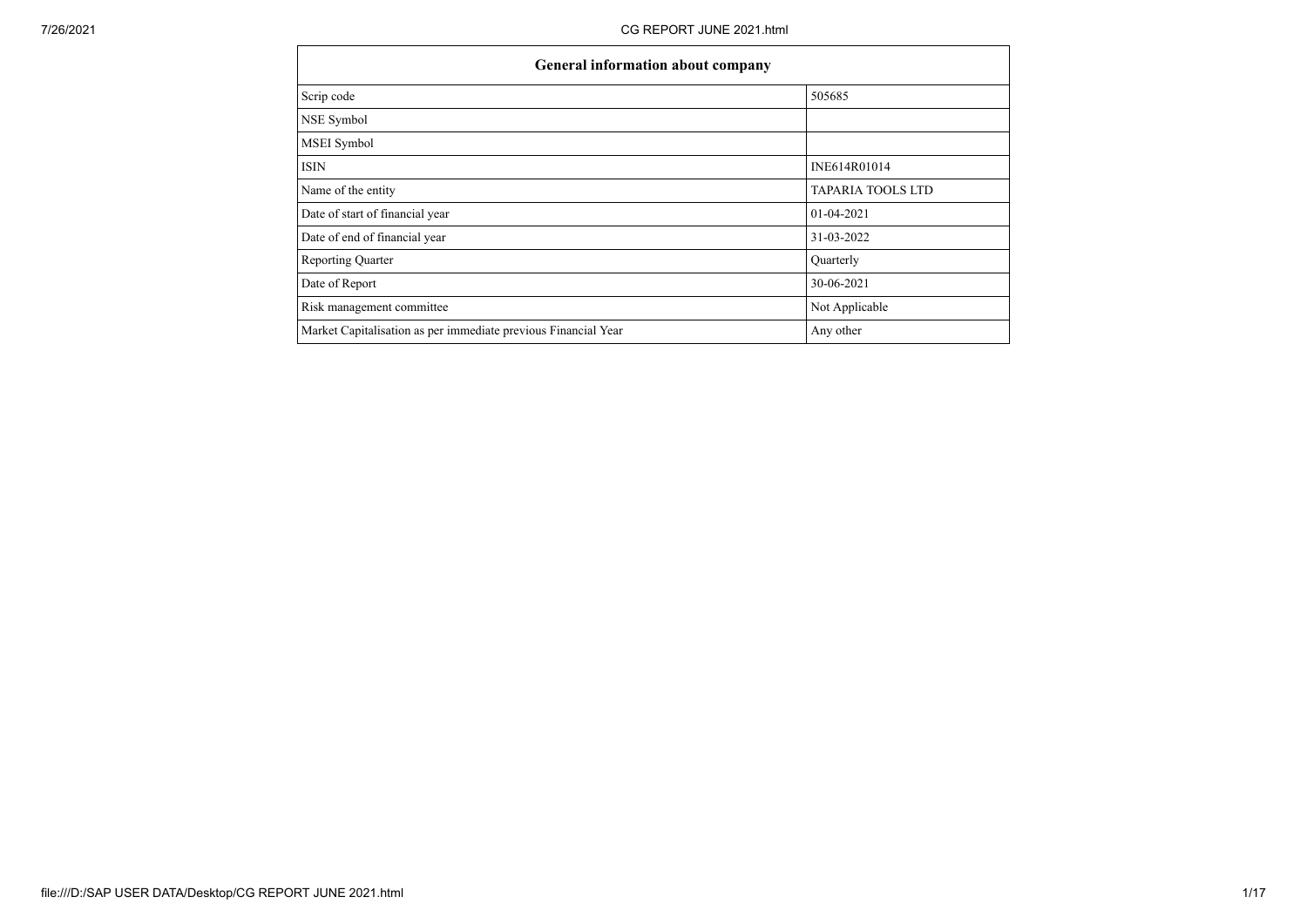|                |                     |                                       |                    |            |                                                       |                               |                               |                          |                                                                                                      |                                             | <b>Annexure I</b>                           |                                                          |                      |                                            |                                                                                                                                                |                                                                                                                                                                   |                                                                                                                                                                          |                                                                                                                                                                                                         |                                      |                                             |
|----------------|---------------------|---------------------------------------|--------------------|------------|-------------------------------------------------------|-------------------------------|-------------------------------|--------------------------|------------------------------------------------------------------------------------------------------|---------------------------------------------|---------------------------------------------|----------------------------------------------------------|----------------------|--------------------------------------------|------------------------------------------------------------------------------------------------------------------------------------------------|-------------------------------------------------------------------------------------------------------------------------------------------------------------------|--------------------------------------------------------------------------------------------------------------------------------------------------------------------------|---------------------------------------------------------------------------------------------------------------------------------------------------------------------------------------------------------|--------------------------------------|---------------------------------------------|
|                |                     |                                       |                    |            |                                                       |                               |                               |                          | Annexure I to be submitted by listed entity on quarterly basis                                       |                                             |                                             |                                                          |                      |                                            |                                                                                                                                                |                                                                                                                                                                   |                                                                                                                                                                          |                                                                                                                                                                                                         |                                      |                                             |
|                |                     |                                       |                    |            |                                                       |                               |                               |                          |                                                                                                      |                                             | <b>I. Composition of Board of Directors</b> |                                                          |                      |                                            |                                                                                                                                                |                                                                                                                                                                   |                                                                                                                                                                          |                                                                                                                                                                                                         |                                      |                                             |
|                |                     |                                       |                    |            |                                                       |                               |                               |                          | Disclosure of notes on composition of board of directors explanatory                                 |                                             |                                             |                                                          |                      |                                            |                                                                                                                                                |                                                                                                                                                                   |                                                                                                                                                                          |                                                                                                                                                                                                         |                                      |                                             |
|                |                     |                                       |                    |            |                                                       |                               |                               |                          |                                                                                                      |                                             |                                             | Wether the listed entity has a Regular Chairperson   Yes |                      |                                            |                                                                                                                                                |                                                                                                                                                                   |                                                                                                                                                                          |                                                                                                                                                                                                         |                                      |                                             |
|                |                     |                                       |                    |            |                                                       |                               |                               |                          |                                                                                                      |                                             |                                             | Whether Chairperson is related to MD or CEO              |                      | Yes                                        |                                                                                                                                                |                                                                                                                                                                   |                                                                                                                                                                          |                                                                                                                                                                                                         |                                      |                                             |
| Sr             | Title<br>(Mr<br>Ms) | Name of the<br>Director               | PAN                | <b>DIN</b> | Category 1<br>of directors                            | Category 2<br>of<br>directors | Category<br>3 of<br>directors | Date<br>of<br>Birth      | Whether<br>special<br>resolution<br>passed?<br>[Refer Reg.<br>$17(1A)$ of<br>Listing<br>Regulations] | Date of<br>passing<br>special<br>resolution | <b>Initial Date</b><br>of<br>appointment    | Date of Re-<br>appointment                               | Date of<br>cessation | Tenure<br>of<br>director<br>(in<br>months) | No of<br>Directorship<br>in listed<br>entities<br>including<br>this listed<br>entity (Refer<br>Regulation<br>17A of<br>Listing<br>Regulations) | No of<br>Independent<br>Directorship<br>in listed<br>entities<br>including<br>this listed<br>entity (Refer<br>Regulation<br>$17A(1)$ of<br>Listing<br>Regulations | Number of<br>memberships<br>in Audit/<br>Stakeholder<br>Committee(s)<br>including this<br>listed entity<br>(Refer<br>Regulation<br>$26(1)$ of<br>Listing<br>Regulations) | No of post of<br>Chairperson<br>in Audit/<br>Stakeholder<br>Committee<br>held in listed<br>entities<br>including<br>this listed<br>entity (Refer<br>Regulation<br>$26(1)$ of<br>Listing<br>Regulations) | Notes for<br>not<br>providing<br>PAN | Notes for<br>not<br>providing<br><b>DIN</b> |
| $\mathbf{1}$   | Mr                  | Jugalkishore<br>Ramchandra<br>Jaju    | AAWPJ6434F         | 00527193   | Non-<br>Executive -<br>Independent<br>Director        | Not<br>Applicable             |                               | $15 -$<br>$07 -$<br>1949 | Yes                                                                                                  | $27-09-$<br>2019                            | 11-02-2019                                  | 27-09-2019                                               |                      | 21                                         |                                                                                                                                                |                                                                                                                                                                   |                                                                                                                                                                          | $\theta$                                                                                                                                                                                                |                                      |                                             |
| $\overline{2}$ | Mr                  | Devi Prasad<br>Kanhaiyalal<br>Taparia | AAAPT3472B         | 00126892   | Non-<br>Executive -<br>Non<br>Independent<br>Director | Not<br>Applicable             |                               | $24 -$<br>$10-$<br>1950  | NA                                                                                                   |                                             | 05-12-1990                                  | 22-12-2020                                               |                      | 7                                          |                                                                                                                                                | $\Omega$                                                                                                                                                          |                                                                                                                                                                          |                                                                                                                                                                                                         |                                      |                                             |
| $\overline{3}$ | Mr                  | Govindlal<br>Samdani<br>Manasawala    | AALPM9010H 0126711 |            | Non-<br>Executive -<br>Independent<br>Director        | Not<br>Applicable             |                               | $15 -$<br>$07 -$<br>1930 | Yes                                                                                                  | $27-09-$<br>2019                            | 30-07-2007                                  | 27-09-2019                                               |                      | 21                                         |                                                                                                                                                |                                                                                                                                                                   |                                                                                                                                                                          | $\Omega$                                                                                                                                                                                                |                                      |                                             |
| $\overline{4}$ | Mr                  | Jaya Krishna<br>Hanumanbux<br>Taparia | AAAPT8985B         | 00126945   | Non-<br>Executive -<br>Non<br>Independent<br>Director | Not<br>Applicable             |                               | $03 -$<br>$06 -$<br>1942 | Yes                                                                                                  | $29-09-$<br>2018                            | 12-01-1996                                  | 29-09-2018                                               |                      | 33                                         |                                                                                                                                                |                                                                                                                                                                   | $\theta$                                                                                                                                                                 | $\theta$                                                                                                                                                                                                |                                      |                                             |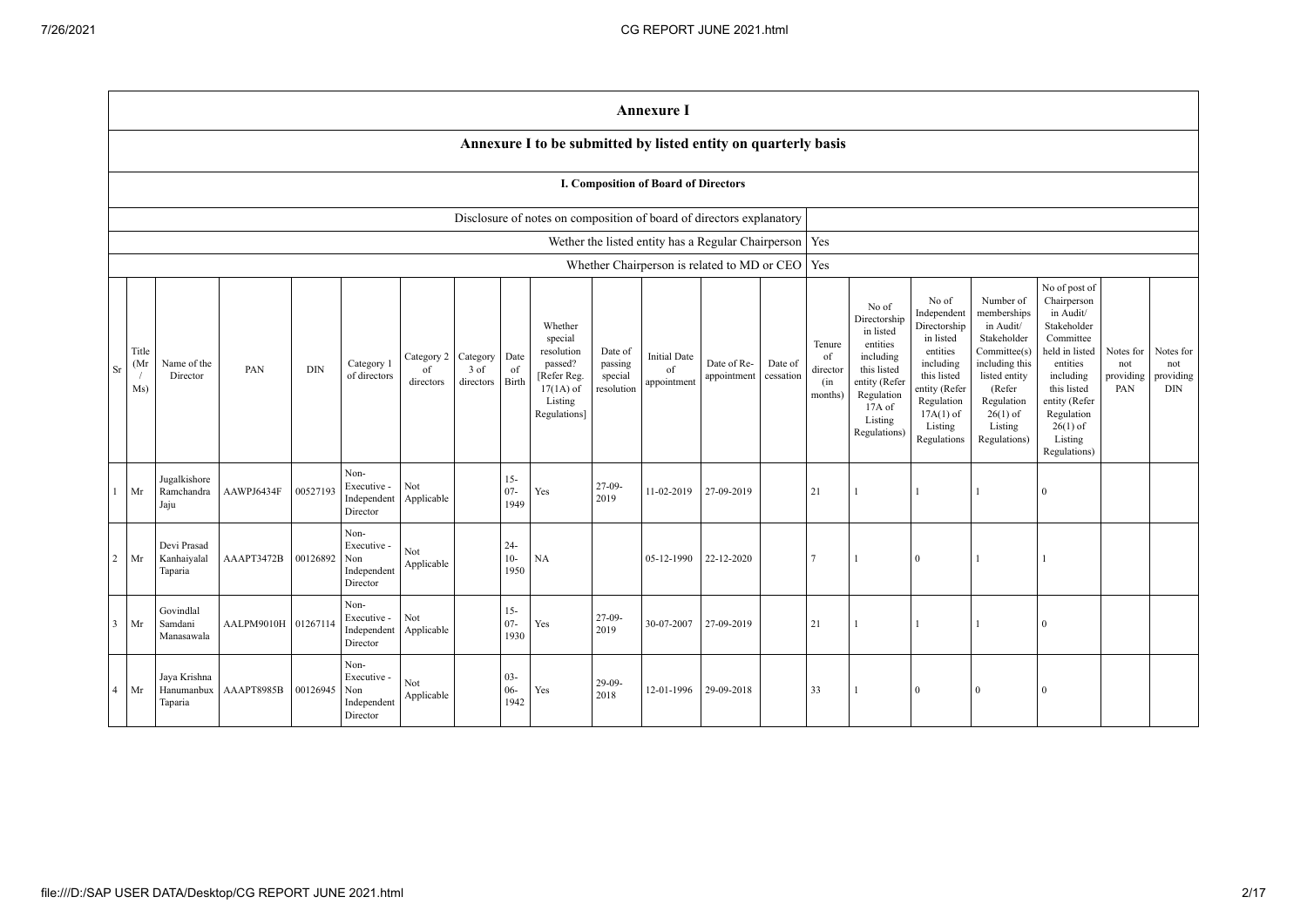|        |                      |                                       |                     |            |                                                       |                               |                               |                         | <b>I. Composition of Board of Directors</b>                                                          |                                             |                                          |                            |                      |                                            |                                                                                                                                                |                                                                                                                                                                      |                                                                                                                                                                          |                                                                                                                                                                                                            |                                                           |
|--------|----------------------|---------------------------------------|---------------------|------------|-------------------------------------------------------|-------------------------------|-------------------------------|-------------------------|------------------------------------------------------------------------------------------------------|---------------------------------------------|------------------------------------------|----------------------------|----------------------|--------------------------------------------|------------------------------------------------------------------------------------------------------------------------------------------------|----------------------------------------------------------------------------------------------------------------------------------------------------------------------|--------------------------------------------------------------------------------------------------------------------------------------------------------------------------|------------------------------------------------------------------------------------------------------------------------------------------------------------------------------------------------------------|-----------------------------------------------------------|
|        |                      |                                       |                     |            |                                                       |                               |                               |                         | Disclosure of notes on composition of board of directors explanatory                                 |                                             |                                          |                            |                      |                                            |                                                                                                                                                |                                                                                                                                                                      |                                                                                                                                                                          |                                                                                                                                                                                                            |                                                           |
|        |                      |                                       |                     |            |                                                       |                               |                               |                         | Wether the listed entity has a Regular Chairperson                                                   |                                             |                                          |                            |                      |                                            |                                                                                                                                                |                                                                                                                                                                      |                                                                                                                                                                          |                                                                                                                                                                                                            |                                                           |
| Sr     | Title<br>(Mr)<br>Ms) | Name of the<br>Director               | PAN                 | <b>DIN</b> | Category 1<br>of directors                            | Category 2<br>of<br>directors | Category<br>3 of<br>directors | Date<br>of<br>Birth     | Whether<br>special<br>resolution<br>passed?<br>[Refer Reg.<br>$17(1A)$ of<br>Listing<br>Regulations] | Date of<br>passing<br>special<br>resolution | <b>Initial Date</b><br>of<br>appointment | Date of Re-<br>appointment | Date of<br>cessation | Tenure<br>of<br>director<br>(in<br>months) | No of<br>Directorship<br>in listed<br>entities<br>including<br>this listed<br>entity (Refer<br>Regulation<br>17A of<br>Listing<br>Regulations) | No of<br>Independent<br>Directorship<br>in listed<br>entities<br>including<br>this listed<br>entity<br>(Refer<br>Regulation<br>$17A(1)$ of<br>Listing<br>Regulations | Number of<br>memberships<br>in Audit/<br>Stakeholder<br>Committee(s)<br>including this<br>listed entity<br>(Refer<br>Regulation<br>$26(1)$ of<br>Listing<br>Regulations) | No of post<br>of<br>Chairperson<br>in Audit/<br>Stakeholder<br>Committee<br>held in listed<br>entities<br>including<br>this listed<br>entity (Refer<br>Regulation<br>$26(1)$ of<br>Listing<br>Regulations) | Not<br>$\overline{1}$<br>pro <sup>-</sup><br>$\mathbf{F}$ |
| 5      | Mr                   | Madhav Prasad<br>Ganeshmal<br>Taparia | AAAPT4735D          | 00126971   | Non-<br>Executive -<br>Non<br>Independent<br>Director | Not<br>Applicable             |                               | $10-$<br>$10-$<br>1947  | NA                                                                                                   |                                             | 05-12-1990                               | 27-09-2019                 |                      | 21                                         |                                                                                                                                                | $\Omega$                                                                                                                                                             | $\Omega$                                                                                                                                                                 | $\Omega$                                                                                                                                                                                                   |                                                           |
| 6      | Mr                   | Rajeev<br>Jugalkishor<br>Mundra       | AAWPM9354K 01391886 |            | Non-<br>Executive -<br>Independent<br>Director        | Not<br>Applicable             |                               | $19-$<br>$05 -$<br>1970 | Yes                                                                                                  | $27-09-$<br>2019                            | 30-01-2010                               | 27-09-2019                 |                      | 21                                         | $\overline{2}$                                                                                                                                 | 2                                                                                                                                                                    | 3                                                                                                                                                                        | $\overline{2}$                                                                                                                                                                                             |                                                           |
| $\tau$ | Mr                   | Sivaramakrishnan                      | AKEPS1414L          | 06436717   | Executive<br>Director                                 | Not<br>Applicable             |                               | $15 -$<br>$09-$<br>1956 | NA                                                                                                   |                                             | 03-11-2012                               | 03-11-2017                 |                      | 43                                         |                                                                                                                                                | $\theta$                                                                                                                                                             | $\Omega$                                                                                                                                                                 | $\Omega$                                                                                                                                                                                                   |                                                           |
| 8      | Mr                   | Virendraa Bangur                      | AELPB5548M          | 00237043   | Non-<br>Executive -<br>Non<br>Independent<br>Director | Not<br>Applicable             |                               | $19-$<br>$03 -$<br>1975 | NA                                                                                                   |                                             | 28-07-2004                               | 22-12-2020                 |                      | $\overline{7}$                             | 4                                                                                                                                              | $\Omega$                                                                                                                                                             |                                                                                                                                                                          | $\theta$                                                                                                                                                                                                   |                                                           |

 $\mathbf{r}$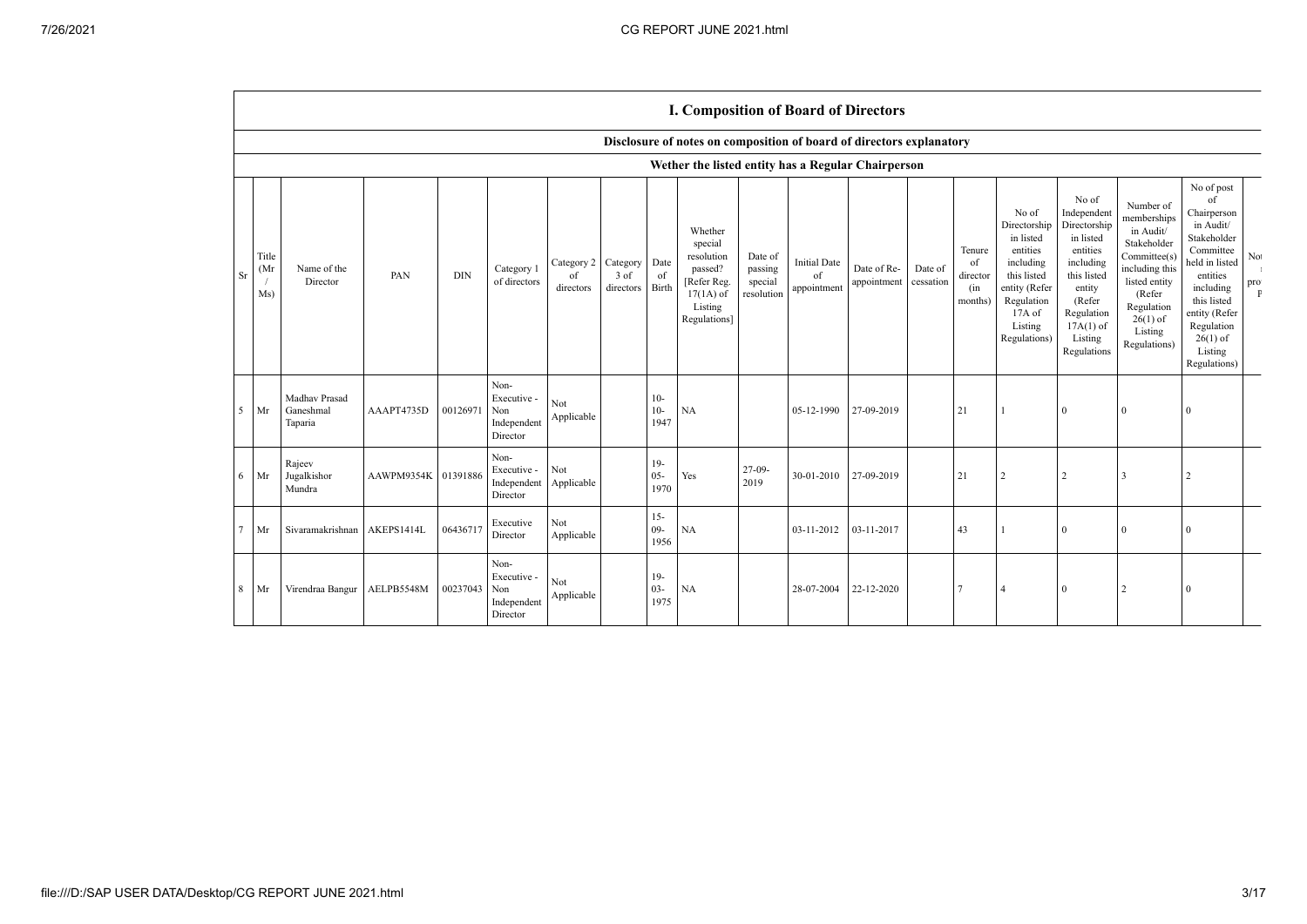|    |                      |                                     |                     |            |                                                |                            |                               |                                | <b>I. Composition of Board of Directors</b>                                                          |                                             |                                          |                            |                      |                                            |                                                                                                                                                |                                                                                                                                                                      |                                                                                                                                                                          |                                                                                                                                                                                                            |                                   |
|----|----------------------|-------------------------------------|---------------------|------------|------------------------------------------------|----------------------------|-------------------------------|--------------------------------|------------------------------------------------------------------------------------------------------|---------------------------------------------|------------------------------------------|----------------------------|----------------------|--------------------------------------------|------------------------------------------------------------------------------------------------------------------------------------------------|----------------------------------------------------------------------------------------------------------------------------------------------------------------------|--------------------------------------------------------------------------------------------------------------------------------------------------------------------------|------------------------------------------------------------------------------------------------------------------------------------------------------------------------------------------------------------|-----------------------------------|
|    |                      |                                     |                     |            |                                                |                            |                               |                                | Disclosure of notes on composition of board of directors explanatory                                 |                                             |                                          |                            |                      |                                            |                                                                                                                                                |                                                                                                                                                                      |                                                                                                                                                                          |                                                                                                                                                                                                            |                                   |
|    |                      |                                     |                     |            |                                                |                            |                               |                                | Wether the listed entity has a Regular Chairperson                                                   |                                             |                                          |                            |                      |                                            |                                                                                                                                                |                                                                                                                                                                      |                                                                                                                                                                          |                                                                                                                                                                                                            |                                   |
| Sr | Title<br>(Mr)<br>Ms) | Name of the<br>Director             | PAN                 | <b>DIN</b> | Category 1<br>of directors                     | Category 2<br>of directors | Category<br>3 of<br>directors | Date<br><sup>of</sup><br>Birth | Whether<br>special<br>resolution<br>passed?<br>[Refer Reg.<br>$17(1A)$ of<br>Listing<br>Regulations] | Date of<br>passing<br>special<br>resolution | <b>Initial Date</b><br>of<br>appointment | Date of Re-<br>appointment | Date of<br>cessation | Tenure<br>of<br>director<br>(in<br>months) | No of<br>Directorship<br>in listed<br>entities<br>including<br>this listed<br>entity (Refer<br>Regulation<br>17A of<br>Listing<br>Regulations) | No of<br>Independent<br>Directorship<br>in listed<br>entities<br>including<br>this listed<br>entity<br>(Refer<br>Regulation<br>$17A(1)$ of<br>Listing<br>Regulations | Number of<br>memberships<br>in Audit/<br>Stakeholder<br>Committee(s)<br>including this<br>listed entity<br>(Refer<br>Regulation<br>$26(1)$ of<br>Listing<br>Regulations) | No of post<br>of<br>Chairperson<br>in Audit/<br>Stakeholder<br>Committee<br>held in listed<br>entities<br>including<br>this listed<br>entity (Refer<br>Regulation<br>$26(1)$ of<br>Listing<br>Regulations) | Notes f<br>not<br>providin<br>PAN |
| 9  | Mrs                  | Disha Nitin<br>Wadhwani             | CWZPS7743B 06980759 |            | Non-<br>Executive -<br>Independent<br>Director | Not<br>Applicable          |                               | $18-$<br>$07 -$<br>1987        | Yes                                                                                                  | $22 - 12$<br>2020                           | 10-11-2014                               | 22-12-2020                 |                      |                                            | 1                                                                                                                                              |                                                                                                                                                                      | $\Omega$                                                                                                                                                                 | $\Omega$                                                                                                                                                                                                   |                                   |
|    | 10 Mrs               | Premlata<br>Purohit                 | AVPPP2255A          | 07846020   | Non-<br>Executive -<br>Independent<br>Director | Not<br>Applicable          |                               | $15 -$<br>$08 -$<br>1985       | NA                                                                                                   |                                             | 27-06-2017                               | 27-09-2017                 |                      | 45                                         | $\overline{c}$                                                                                                                                 | 2                                                                                                                                                                    | $\Omega$                                                                                                                                                                 | $\Omega$                                                                                                                                                                                                   |                                   |
| 11 | Mr                   | Devendra<br>Vyas                    | AEAPV8277Q 08019038 |            | Non-<br>Executive -<br>Independent<br>Director | Not<br>Applicable          |                               | $21 -$<br>$09-$<br>1975        | Yes                                                                                                  | $27-09-$<br>2019                            | 11-12-2017                               | 27-09-2019                 |                      | 21                                         |                                                                                                                                                | $\theta$                                                                                                                                                             | $\Omega$                                                                                                                                                                 | $\Omega$                                                                                                                                                                                                   |                                   |
|    | $12$ Mr              | Harnarayan<br>Hanumanbux<br>Taparia | AAAPT3471C 00126774 |            | Executive<br>Director                          | Chairperson MD             |                               | $25 -$<br>$09 -$<br>1933       | <b>NA</b>                                                                                            |                                             | 29-06-1977                               | 22-12-2020                 |                      | $\overline{4}$                             |                                                                                                                                                | $\Omega$                                                                                                                                                             |                                                                                                                                                                          | $\Omega$                                                                                                                                                                                                   |                                   |

 $\mathbf{r}$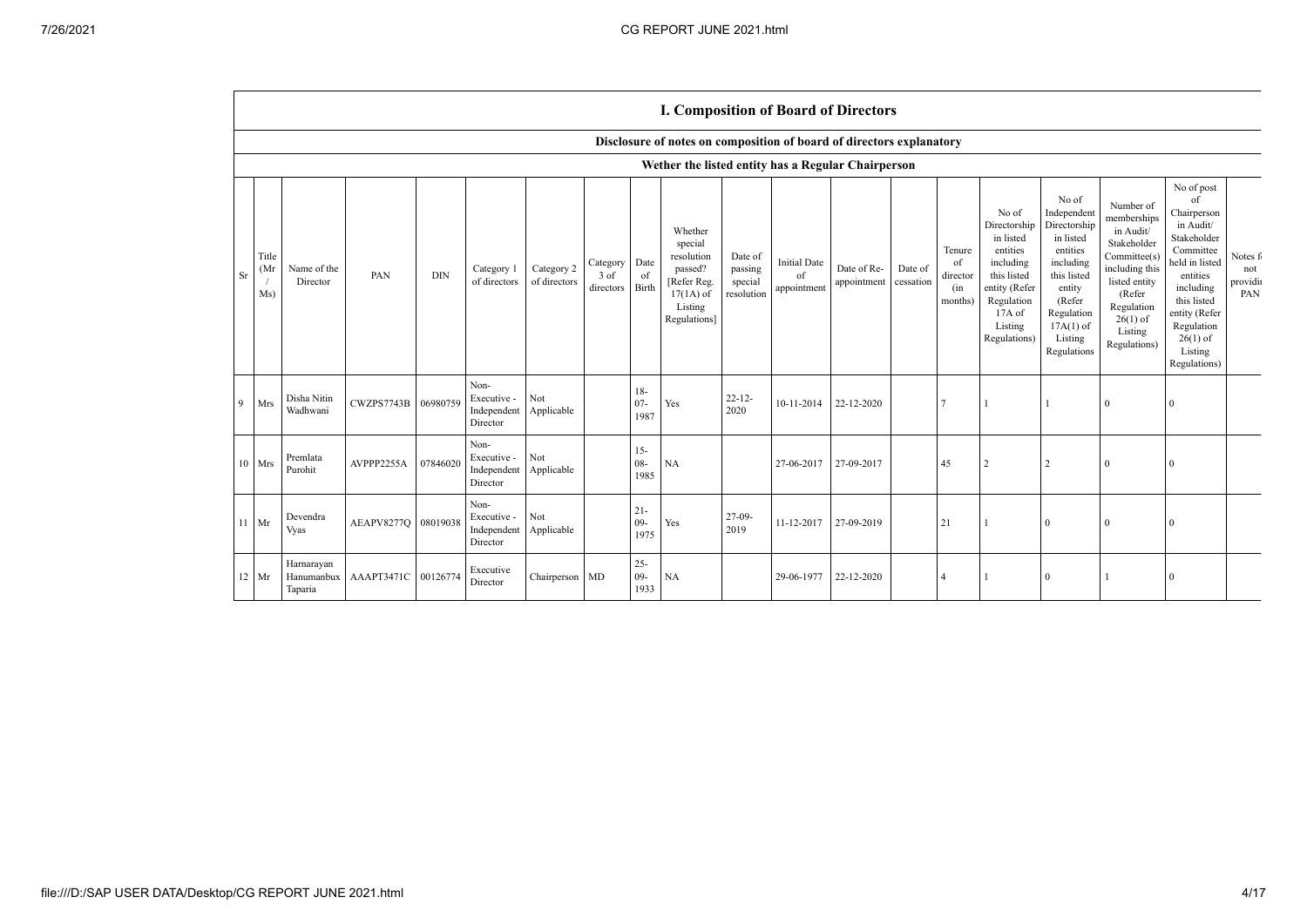|                | <b>Audit Committee Details</b> |                                    |                                                       |                            |                        |                      |         |
|----------------|--------------------------------|------------------------------------|-------------------------------------------------------|----------------------------|------------------------|----------------------|---------|
|                |                                |                                    | Whether the Audit Committee has a Regular Chairperson |                            | Yes                    |                      |         |
| Sr             | <b>DIN</b><br>Number           | Name of Committee<br>members       | Category 1 of directors                               | Category 2 of<br>directors | Date of<br>Appointment | Date of<br>Cessation | Remarks |
|                | 01267114                       | Govindlal Samdani<br>Manasawala    | Non-Executive - Independent<br>Director               | Member                     | 27-09-2019             |                      |         |
| $\overline{2}$ | 01391886                       | Rajeev Jugalkishor<br>Mundra       | Non-Executive - Independent<br>Director               | Chairperson                | 27-09-2019             |                      |         |
| 3              | 00126892                       | Devi Prasad<br>Kanhaiyalal Taparia | Non-Executive - Non<br><b>Independent Director</b>    | Member                     | 22-12-2020             |                      |         |
| $\overline{4}$ | 00527193                       | Jugalkishore<br>Ramchandra Jaju    | Non-Executive - Independent<br>Director               | Member                     | 29-06-2021             |                      |         |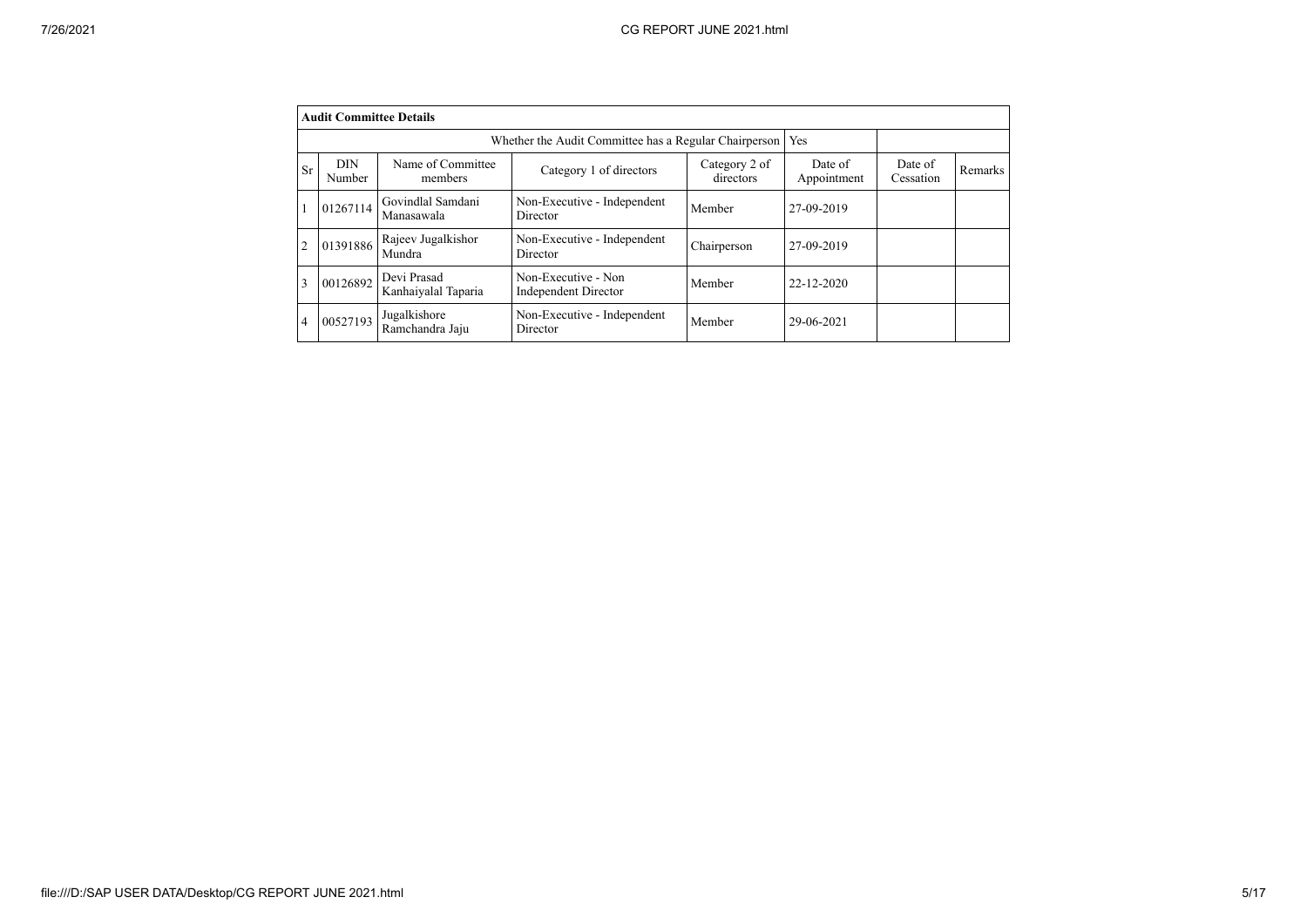|                |                      | Nomination and remuneration committee |                                                                             |                            |                        |                      |         |
|----------------|----------------------|---------------------------------------|-----------------------------------------------------------------------------|----------------------------|------------------------|----------------------|---------|
|                |                      |                                       | Whether the Nomination and remuneration committee has a Regular Chairperson |                            | Yes                    |                      |         |
| Sr             | <b>DIN</b><br>Number | Name of Committee<br>members          | Category 1 of directors                                                     | Category 2 of<br>directors | Date of<br>Appointment | Date of<br>Cessation | Remarks |
|                | 01267114             | Govindlal Samdani<br>Manasawala       | Non-Executive - Independent<br>Director                                     | Member                     | 27-09-2019             |                      |         |
| $\overline{2}$ | 01391886             | Rajeev Jugalkishor<br>Mundra          | Non-Executive - Independent<br>Director                                     | Chairperson                | 27-09-2019             |                      |         |
| 3              | 00126892             | Devi Prasad<br>Kanhaiyalal Taparia    | Non-Executive - Non<br><b>Independent Director</b>                          | Member                     | 22-12-2020             |                      |         |
| 4              | 00527193             | Jugalkishore<br>Ramchandra Jaju       | Non-Executive - Independent<br>Director                                     | Member                     | 29-06-2021             |                      |         |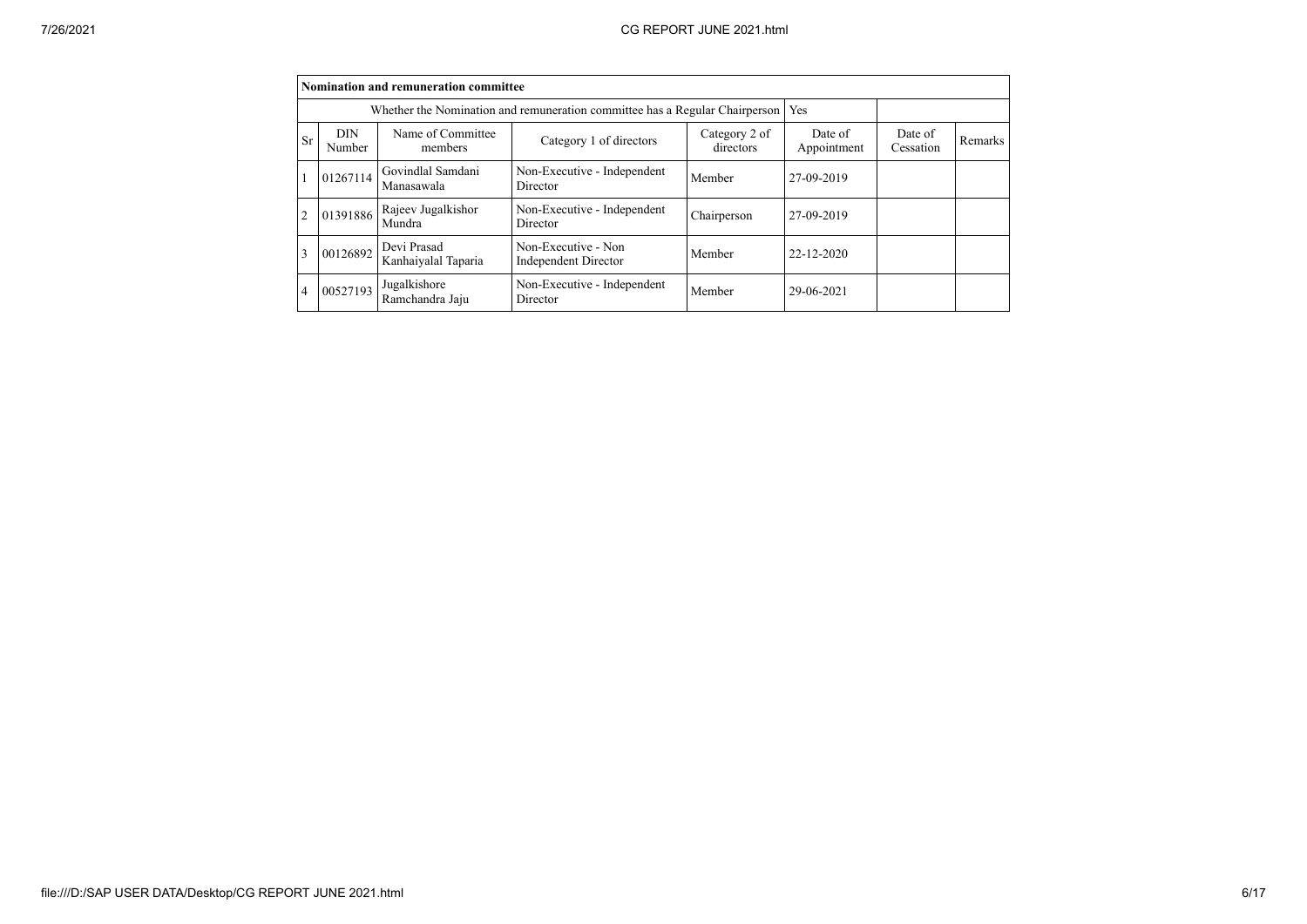|                |                      | <b>Stakeholders Relationship Committee</b> |                                                                                 |                            |                        |                      |         |
|----------------|----------------------|--------------------------------------------|---------------------------------------------------------------------------------|----------------------------|------------------------|----------------------|---------|
|                |                      |                                            | Whether the Stakeholders Relationship Committee has a Regular Chairperson   Yes |                            |                        |                      |         |
| <b>Sr</b>      | <b>DIN</b><br>Number | Name of Committee<br>members               | Category 1 of directors                                                         | Category 2 of<br>directors | Date of<br>Appointment | Date of<br>Cessation | Remarks |
|                | 00126892             | Devi Prasad Kanhaiyalal<br>Taparia         | Non-Executive - Non<br><b>Independent Director</b>                              | Chairperson                | 22-12-2020             |                      |         |
| $\overline{2}$ | 00126774             | Harnarayan<br>Hanumanbux Taparia           | <b>Executive Director</b>                                                       | Member                     | 22-12-2020             |                      |         |
| 3              | 01267114             | Govindlal Samdani<br>Manasawala            | Non-Executive - Independent<br>Director                                         | Member                     | 27-09-2019             |                      |         |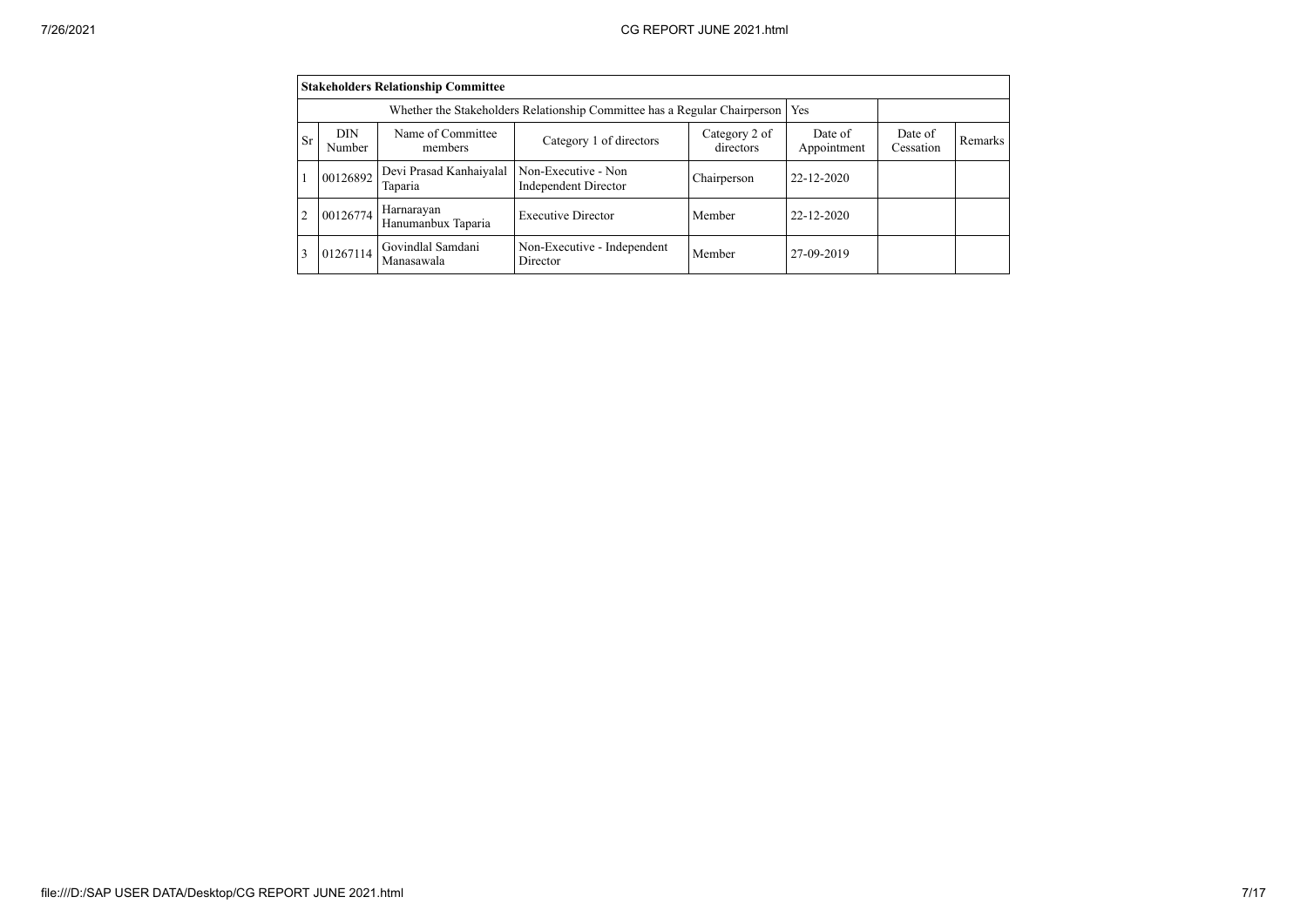|           |               | <b>Risk Management Committee</b>                                |                            |                            |                        |                      |                |
|-----------|---------------|-----------------------------------------------------------------|----------------------------|----------------------------|------------------------|----------------------|----------------|
|           |               | Whether the Risk Management Committee has a Regular Chairperson |                            |                            |                        |                      |                |
| <b>Sr</b> | DIN<br>Number | Name of Committee<br>members                                    | Category 1 of<br>directors | Category 2 of<br>directors | Date of<br>Appointment | Date of<br>Cessation | <b>Remarks</b> |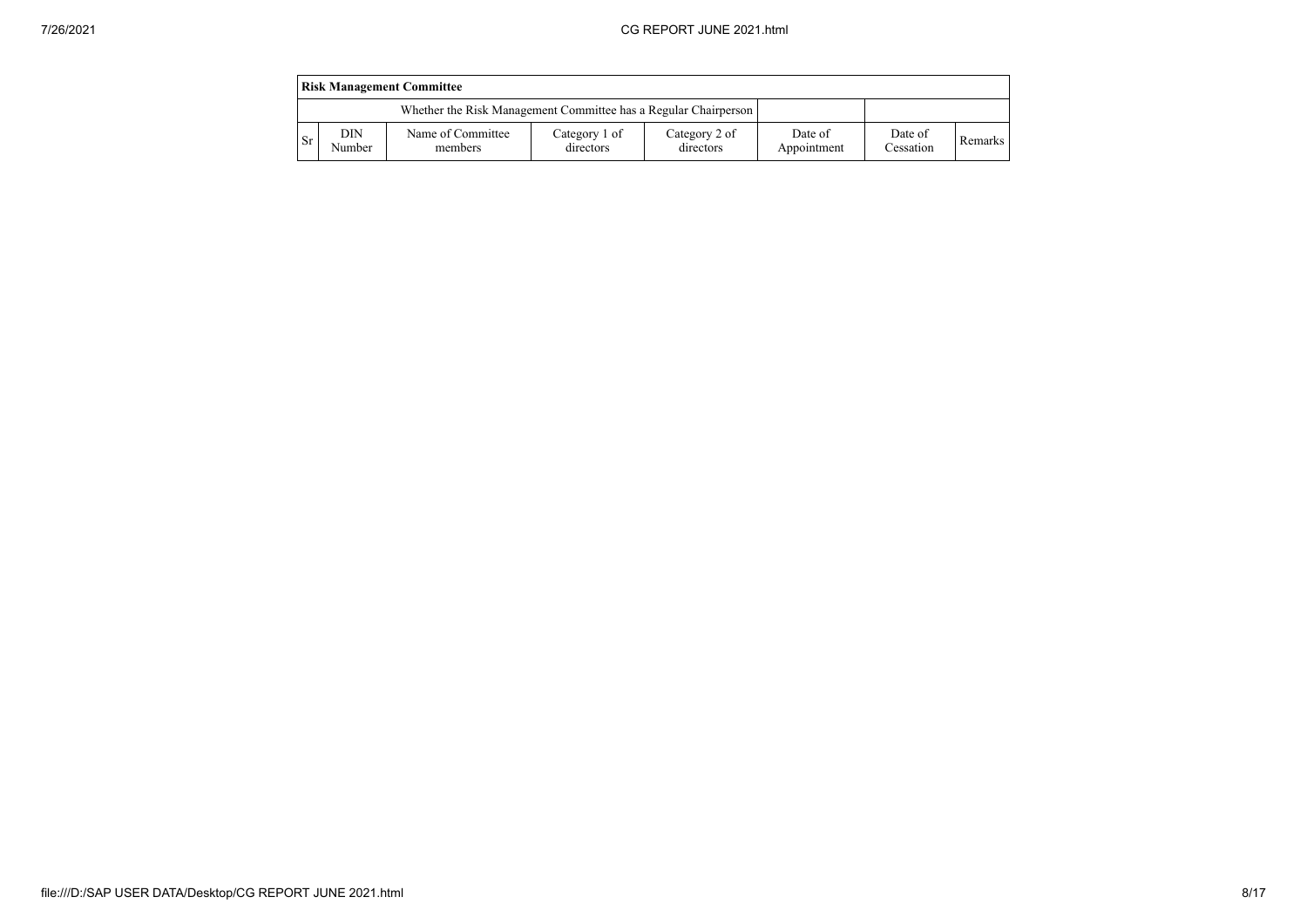|           |                      | <b>Corporate Social Responsibility Committee</b> |                                                                                 |                            |                        |                      |         |
|-----------|----------------------|--------------------------------------------------|---------------------------------------------------------------------------------|----------------------------|------------------------|----------------------|---------|
|           |                      |                                                  | Whether the Corporate Social Responsibility Committee has a Regular Chairperson |                            |                        |                      |         |
| <b>Sr</b> | <b>DIN</b><br>Number | Name of Committee<br>members                     | Category 1 of directors                                                         | Category 2 of<br>directors | Date of<br>Appointment | Date of<br>Cessation | Remarks |
|           | 00126774             | Harnarayan<br>Hanumanbux Taparia                 | <b>Executive Director</b>                                                       | Chairperson                | 22-12-2020             |                      |         |
|           | 00126892             | Devi Prasad Kanhaiyalal<br>Taparia               | Non-Executive - Non<br><b>Independent Director</b>                              | Member                     | 22-12-2020             |                      |         |
|           | 01391886             | Rajeev Jugalkishor<br>Mundra                     | Non-Executive - Independent<br>Director                                         | Member                     | 27-09-2017             |                      |         |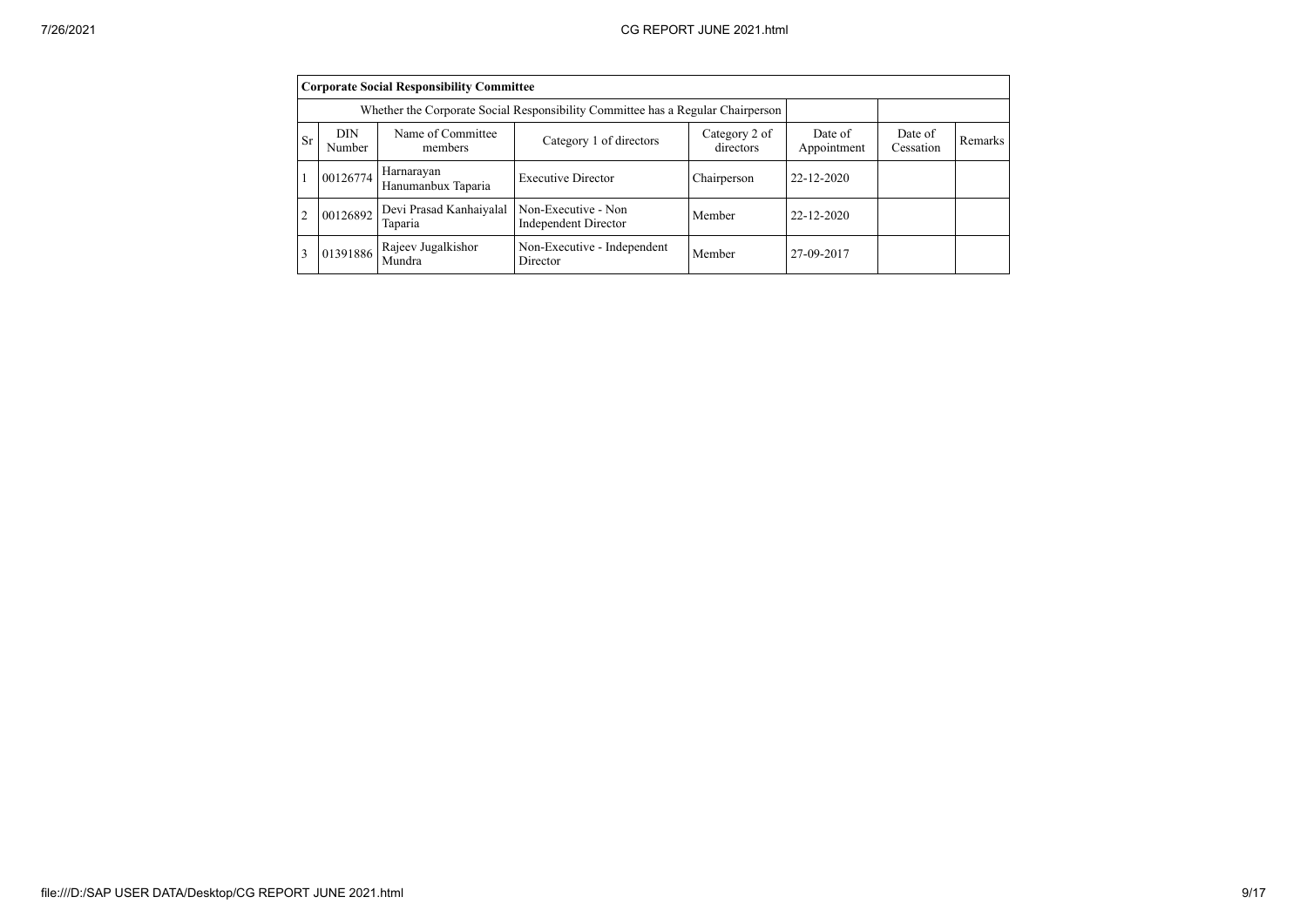| Other Committee |                                                                                                                                     |  |  |
|-----------------|-------------------------------------------------------------------------------------------------------------------------------------|--|--|
|                 | Sr   DIN Number   Name of Committee members   Name of other committee   Category 1 of directors   Category 2 of directors   Remarks |  |  |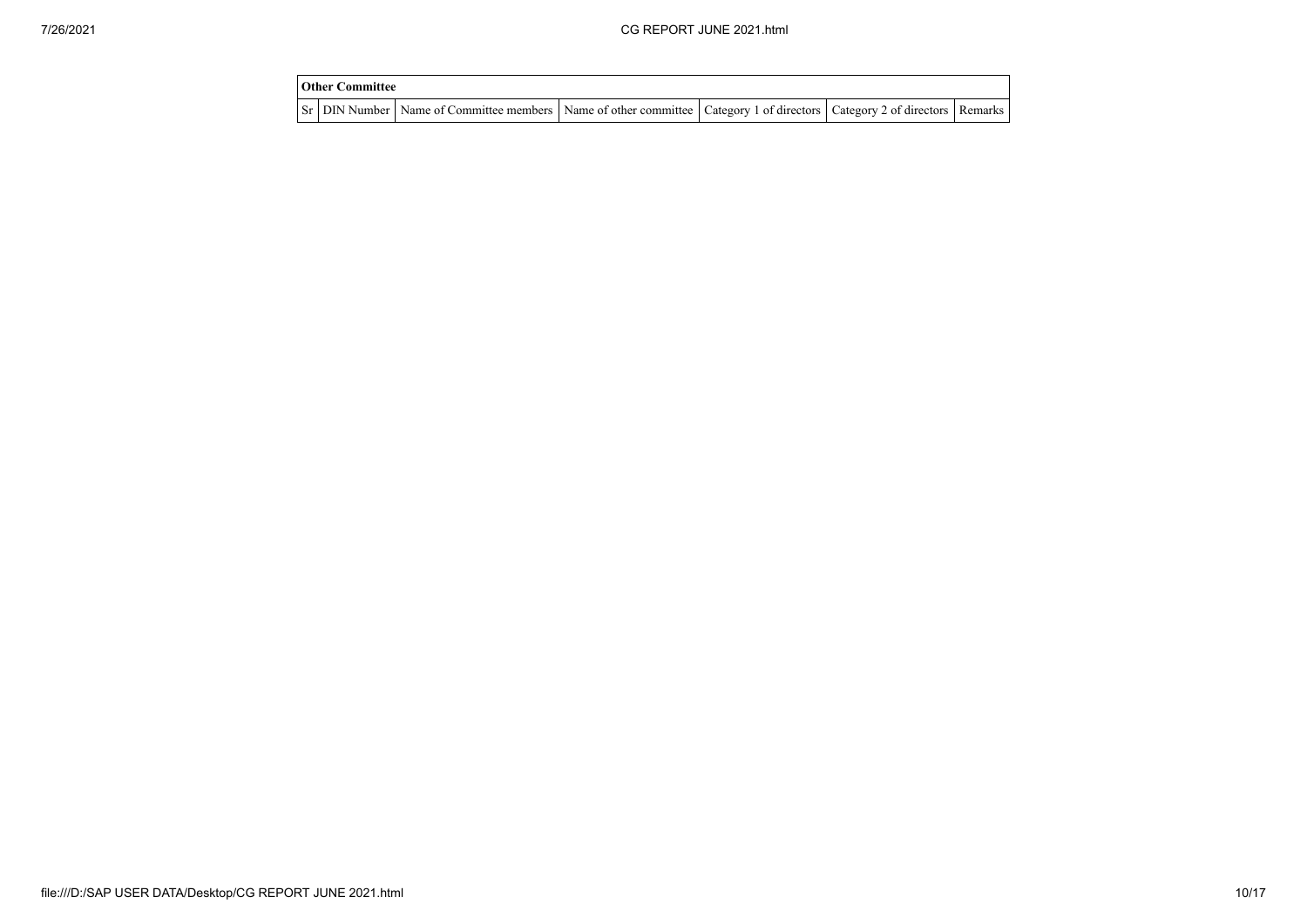|                |                                                               |                                                               | Annexure 1                                                        |                                       |                                                     |                                    |                                                           |
|----------------|---------------------------------------------------------------|---------------------------------------------------------------|-------------------------------------------------------------------|---------------------------------------|-----------------------------------------------------|------------------------------------|-----------------------------------------------------------|
|                | <b>Annexure 1</b>                                             |                                                               |                                                                   |                                       |                                                     |                                    |                                                           |
|                | <b>III.</b> Meeting of Board of Directors                     |                                                               |                                                                   |                                       |                                                     |                                    |                                                           |
|                | Disclosure of notes on meeting of board of                    | directors explanatory                                         |                                                                   |                                       |                                                     |                                    |                                                           |
| Sr             | $Date(s)$ of meeting<br>$(if any)$ in the<br>previous quarter | $Date(s)$ of<br>meeting (if any)<br>in the current<br>quarter | Maximum gap between<br>any two consecutive (in<br>number of days) | Notes for<br>not<br>providing<br>Date | Whether<br>requirement of<br>Quorum met<br>(Yes/No) | Number of<br>Directors<br>present* | No. of Independent<br>Directors attending<br>the meeting* |
|                | 12-02-2021                                                    |                                                               |                                                                   |                                       | Yes                                                 | 10                                 | 4                                                         |
| $\overline{2}$ |                                                               | 29-06-2021                                                    | 136                                                               |                                       | Yes                                                 | 11                                 |                                                           |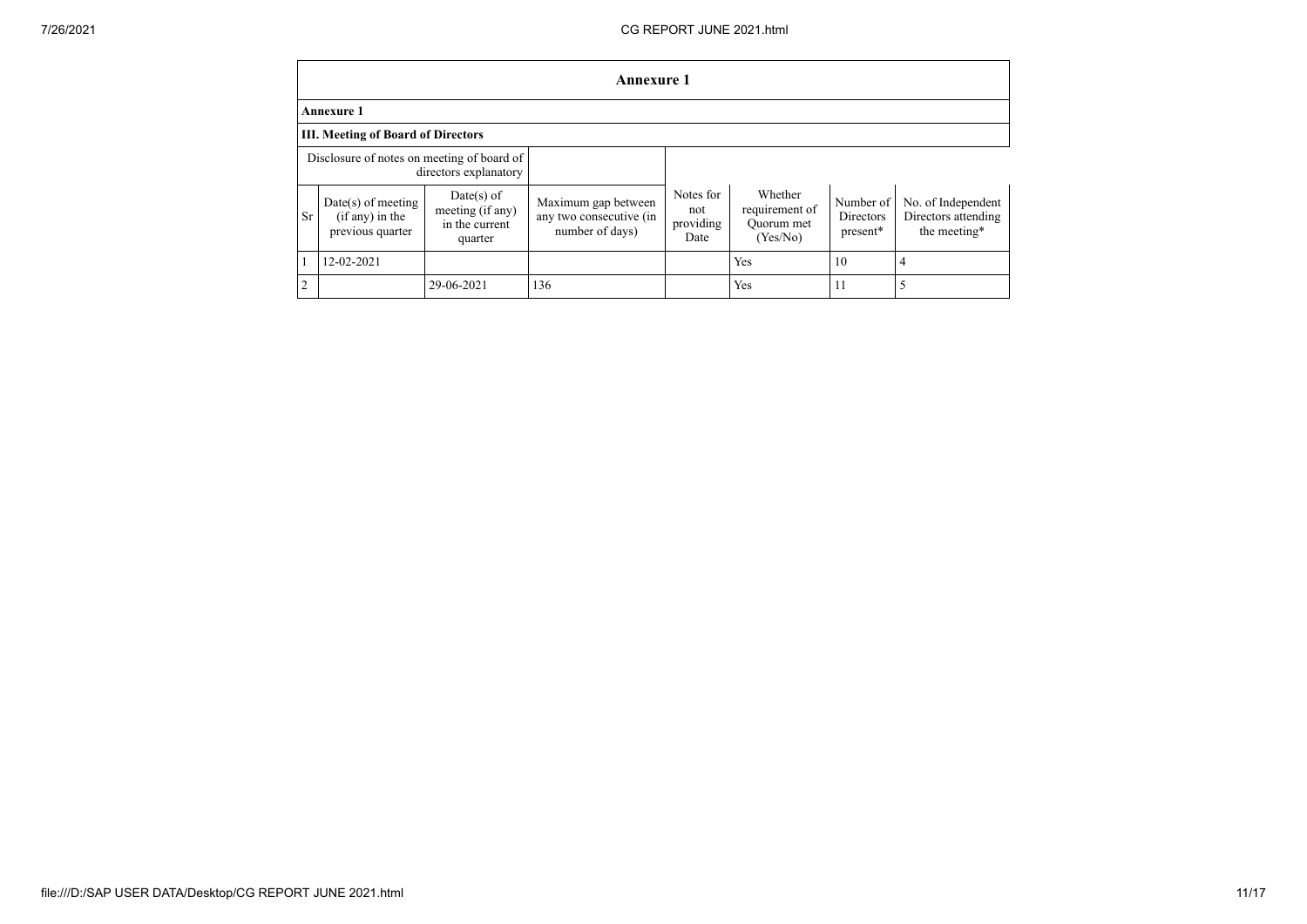| <b>Annexure 1</b> |                                                    |                                                                                                            |                                                                      |                               |                                       |                                                        |                                              |                                                                        |  |
|-------------------|----------------------------------------------------|------------------------------------------------------------------------------------------------------------|----------------------------------------------------------------------|-------------------------------|---------------------------------------|--------------------------------------------------------|----------------------------------------------|------------------------------------------------------------------------|--|
|                   | <b>IV. Meeting of Committees</b>                   |                                                                                                            |                                                                      |                               |                                       |                                                        |                                              |                                                                        |  |
|                   |                                                    |                                                                                                            | Disclosure of notes on meeting of committees explanatory             |                               |                                       |                                                        |                                              |                                                                        |  |
| Sr                | Name of<br>Committee                               | $Date(s)$ of meeting (Enter<br>dates of Previous quarter and<br>Current quarter in<br>chronological order) | Maximum gap<br>between any two<br>consecutive (in<br>number of days) | Name of<br>other<br>committee | Reson for<br>not<br>providing<br>date | Whether<br>requirement<br>of Quorum<br>met<br>(Yes/No) | Number<br>of<br><b>Directors</b><br>present* | No. of<br>Independent<br><b>Directors</b><br>attending the<br>meeting* |  |
|                   | Audit<br>Committee                                 | 12-02-2021                                                                                                 |                                                                      |                               |                                       | Yes                                                    | $\overline{2}$                               |                                                                        |  |
| $\overline{2}$    | Audit<br>Committee                                 | 29-06-2021                                                                                                 | 136                                                                  |                               |                                       | Yes                                                    | $\overline{2}$                               |                                                                        |  |
| $\overline{3}$    | Corporate<br>Social<br>Responsibility<br>Committee | 29-06-2021                                                                                                 |                                                                      |                               |                                       | Yes                                                    | 3                                            |                                                                        |  |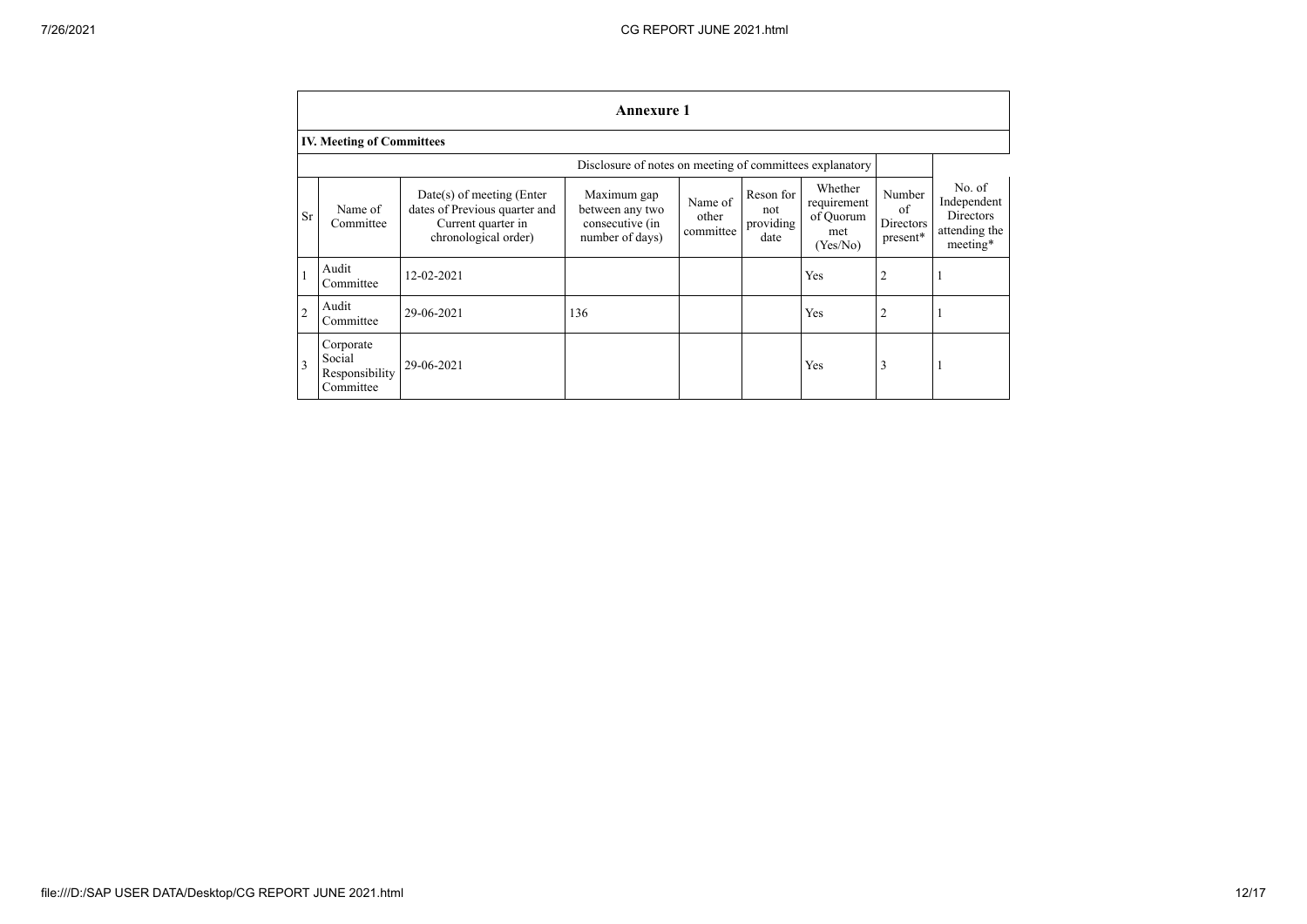|                               | Annexure 1                                                                                                |                                  |                                                                    |  |  |  |
|-------------------------------|-----------------------------------------------------------------------------------------------------------|----------------------------------|--------------------------------------------------------------------|--|--|--|
| V. Related Party Transactions |                                                                                                           |                                  |                                                                    |  |  |  |
| Sr <sub>1</sub>               | Subject                                                                                                   | Compliance status<br>(Yes/No/NA) | If status is "No" details of non-<br>compliance may be given here. |  |  |  |
|                               | Whether prior approval of audit committee obtained                                                        | <b>NA</b>                        |                                                                    |  |  |  |
|                               | Whether shareholder approval obtained for material RPT                                                    | <b>NA</b>                        |                                                                    |  |  |  |
|                               | Whether details of RPT entered into pursuant to omnibus approval<br>have been reviewed by Audit Committee | <b>NA</b>                        |                                                                    |  |  |  |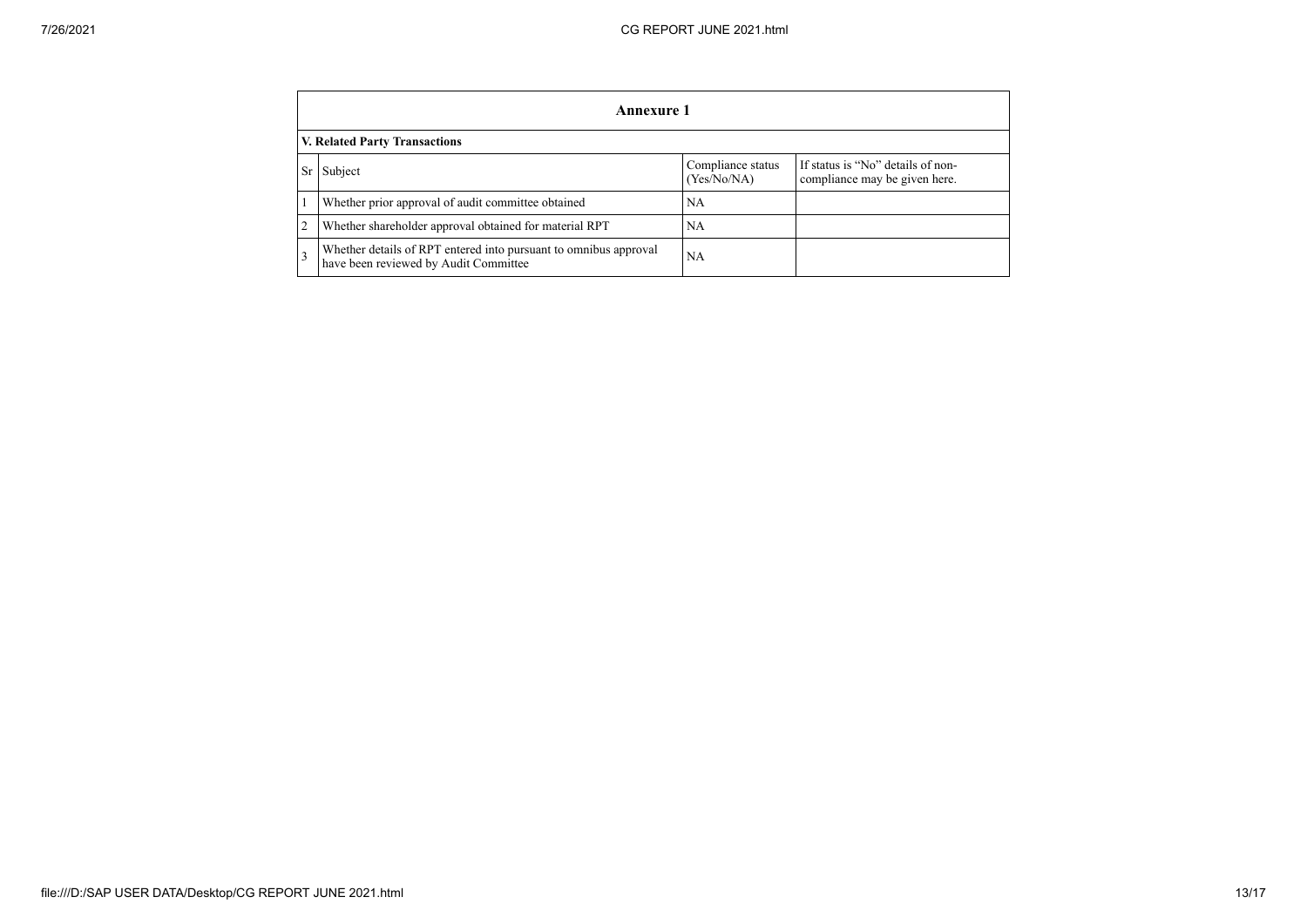| <b>Annexure 1</b>       |                                                                                                                                                                                                                 |                               |  |  |  |
|-------------------------|-----------------------------------------------------------------------------------------------------------------------------------------------------------------------------------------------------------------|-------------------------------|--|--|--|
| <b>VI.</b> Affirmations |                                                                                                                                                                                                                 |                               |  |  |  |
| Sr                      | Subject                                                                                                                                                                                                         | Compliance<br>status (Yes/No) |  |  |  |
|                         | The composition of Board of Directors is in terms of SEBI (Listing obligations and disclosure requirements)<br>Regulations, 2015                                                                                | Yes                           |  |  |  |
| $\overline{2}$          | The composition of the following committees is in terms of SEBI(Listing obligations and disclosure requirements)<br>Regulations, 2015 a. Audit Committee                                                        | Yes                           |  |  |  |
| 3                       | The composition of the following committees is in terms of SEBI(Listing obligations and disclosure requirements)<br>Regulations, 2015. b. Nomination & remuneration committee                                   | Yes                           |  |  |  |
| $\overline{4}$          | The composition of the following committees is in terms of SEBI(Listing obligations and disclosure requirements)<br>Regulations, 2015. c. Stakeholders relationship committee                                   | Yes                           |  |  |  |
| 5                       | The composition of the following committees is in terms of SEBI(Listing obligations and disclosure requirements)<br>Regulations, 2015. d. Risk management committee (applicable to the top 500 listed entities) | <b>NA</b>                     |  |  |  |
| 6                       | The committee members have been made aware of their powers, role and responsibilities as specified in SEBI<br>(Listing obligations and disclosure requirements) Regulations, 2015.                              | Yes                           |  |  |  |
| $\overline{7}$          | The meetings of the board of directors and the above committees have been conducted in the manner as specified in<br>SEBI (Listing obligations and disclosure requirements) Regulations, 2015.                  | Yes                           |  |  |  |
| 8                       | This report and/or the report submitted in the previous quarter has been placed before Board of Directors.                                                                                                      | Yes                           |  |  |  |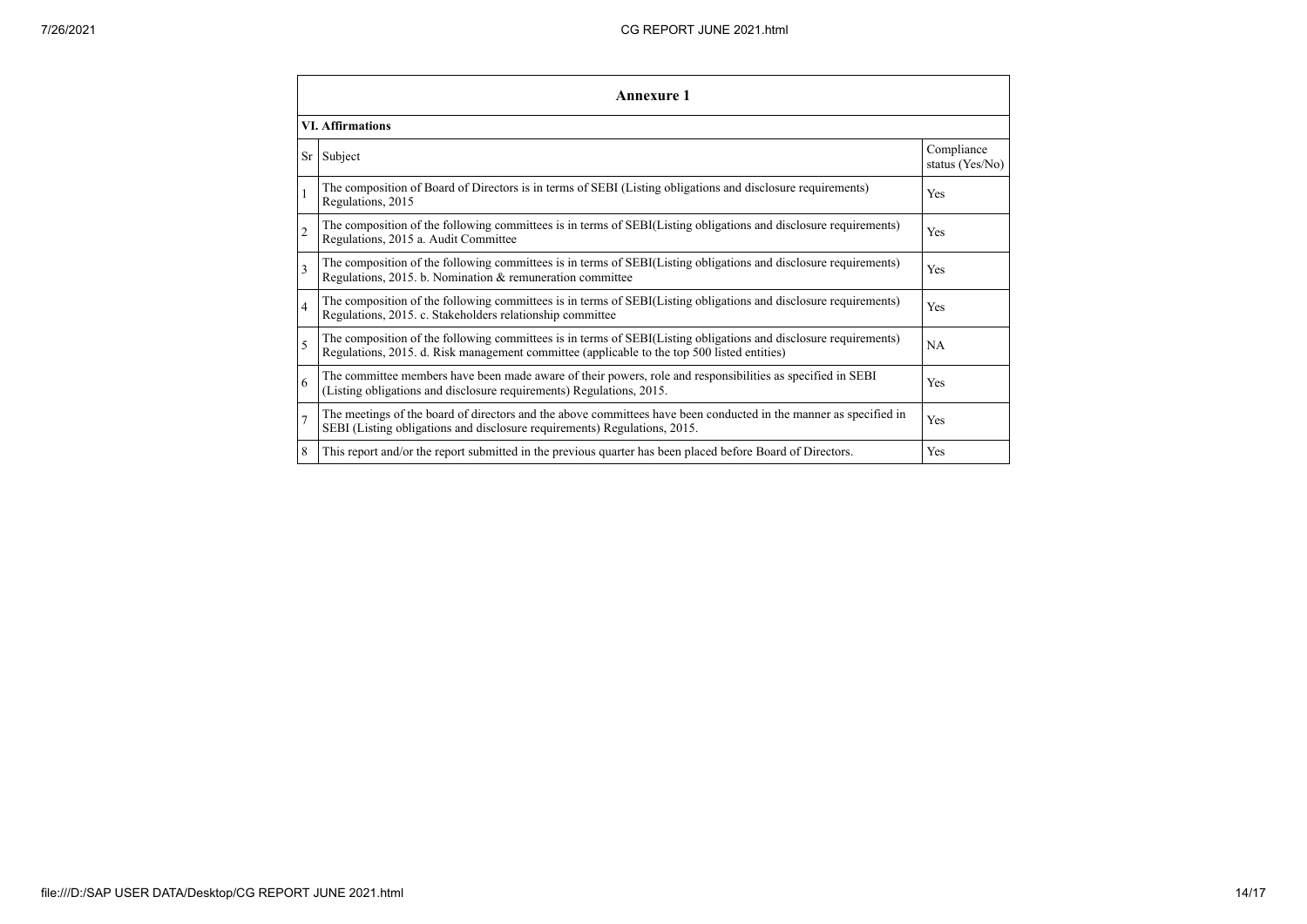| <b>Annexure 1</b> |                   |                         |  |  |
|-------------------|-------------------|-------------------------|--|--|
| <b>Sr</b>         | Subject           | Compliance status       |  |  |
|                   | Name of signatory | S.R.BAGAD               |  |  |
|                   | Designation       | Chief Financial Officer |  |  |